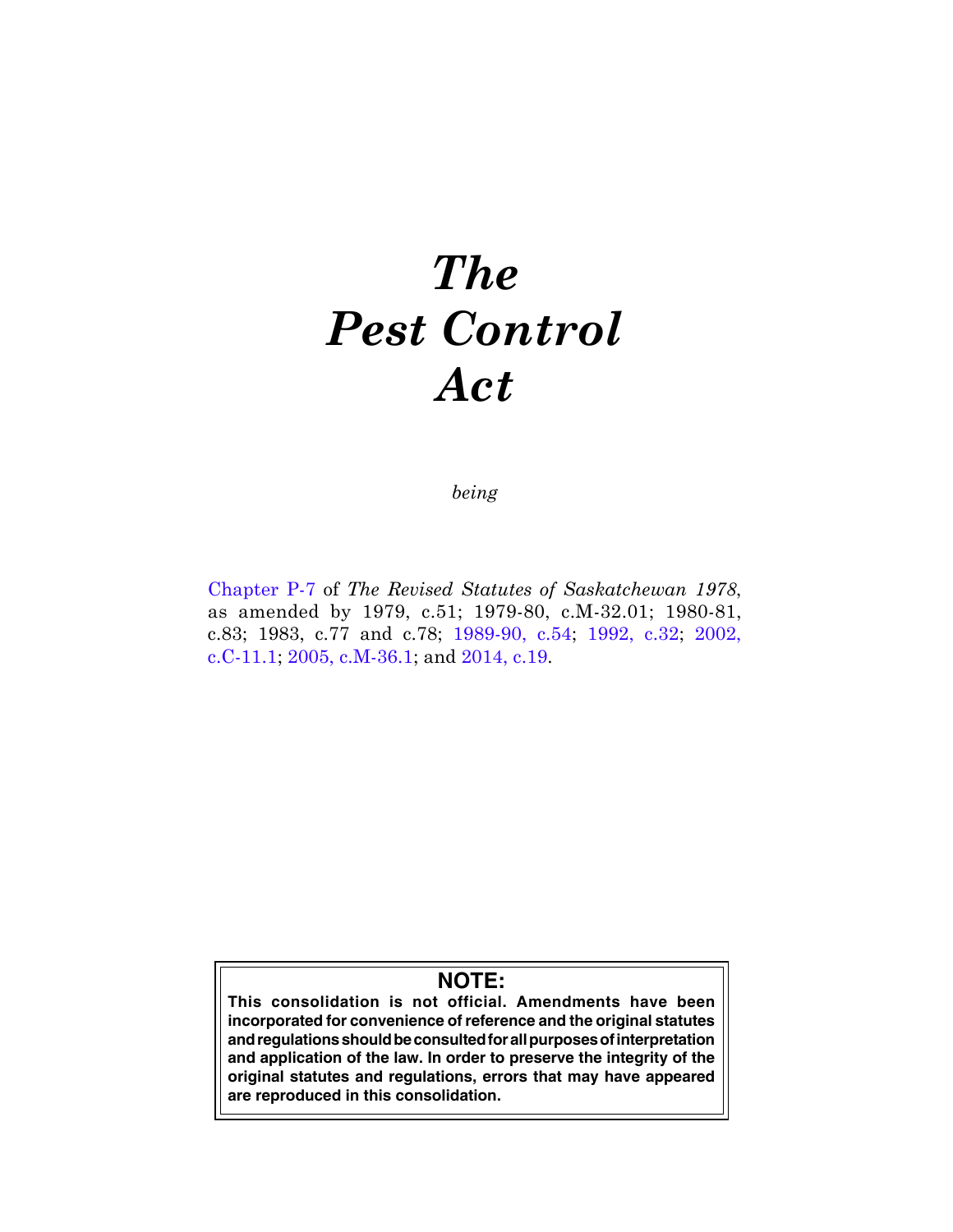# Table of Contents

# SHORT TITLE

1 Short title

#### INTERPRETATION

2 Interpretation

# ORDER DECLARING CERTAIN ANIMALS, ETC., TO BE PESTS

3 Power of minister

#### DESTRUCTION AND CONTROL OF PESTS, ETC.

- 4 Destruction, etc., of pests
- 5 Destruction of crop, etc., to prevent spread of pest
- 6 Destruction of infested seeds, roots, etc.
- 7 Destruction of pests on unoccupied Crown land
- 8 Agreements between municipalities
- 9 Power of Lieutenant Governor in Council respecting control of pests
- 10 General tax to cover cost in certain cases
- 11 Power of minister to expend moneys for preventing establishment of pests
- 12 Power of municipalities to pass bylaws respecting destruction of pests
- 12.1 Regulations prevail over bylaws
- 12.2 Filing of bylaws required

#### **OFFICERS**

- 13 Appointment, term of office and remuneration
- 14 Notification to minister of appointment
- 15 Juristiction of rural officers
- 15.1 Notification of appointment
- 16 Liability of municipality

# POWERS AND DUTIES OF OFFICERS

- 17 Entry on land, etc.
- 18 Enforcement of Act
- 19 Order for destruction of pests, etc.
- 20 Service of order
- 21 Carrying out of work and recovery of expenses where person ordered makes default
- 22 Certificate by clerk or secretary treasurer is evidence of expenditure
- 23 to 29 Repealed

#### MISCELLANEOUS

- 30 Purchase and distribution of insecticides, etc., by department
- 31 Right of action in certain cases barred
- 32 Regulations
- 32.1 Exemption regulations
- 33 Offences and penalties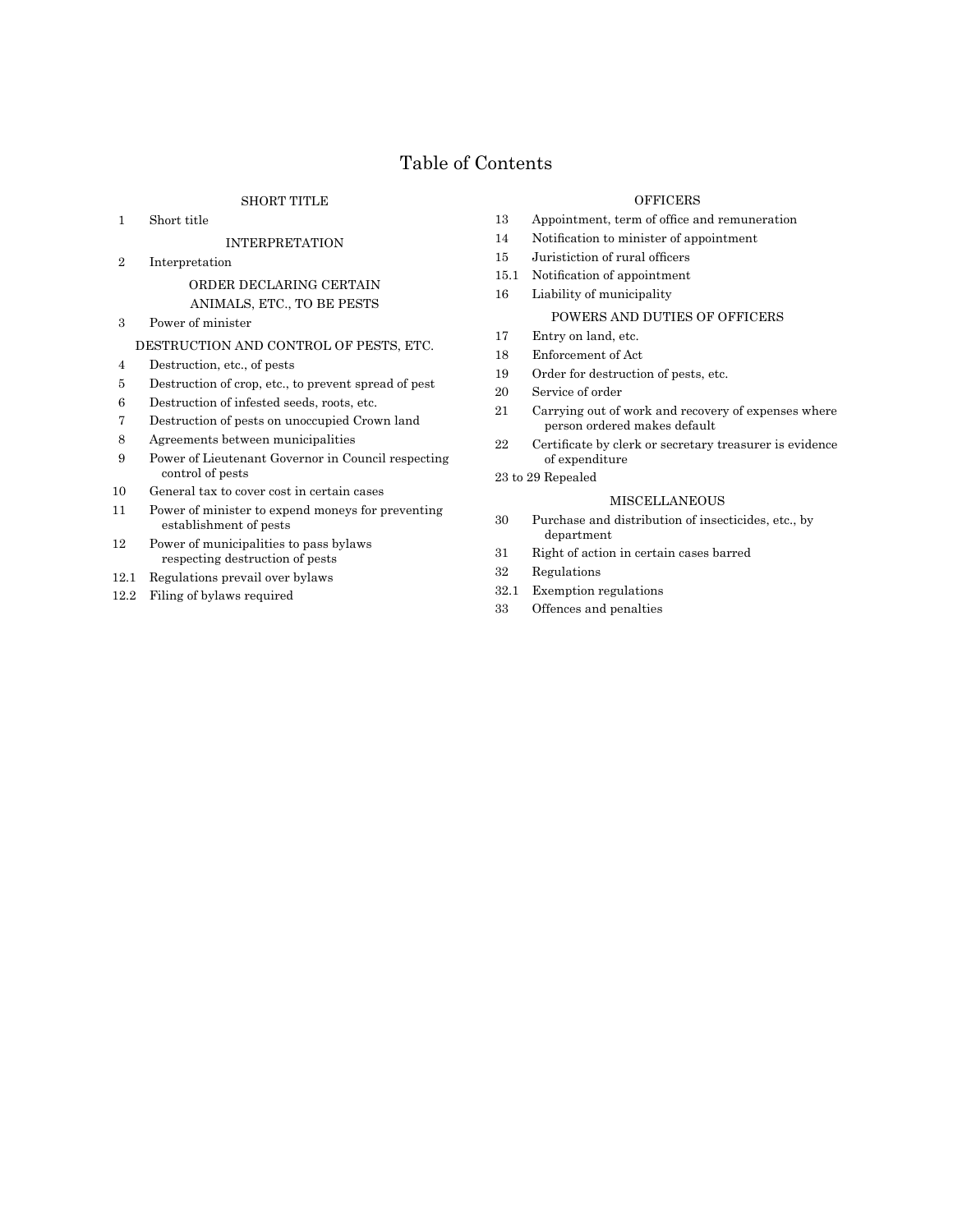# **CHAPTER P-7**

# *An Act respecting the Control and Destruction of Certain Pests*

# SHORT TITLE

# **Short title**

**1** This Act may be cited as *The Pest Control Act*.

# INTERPRETATION

#### **Interpretation**

**2** In this Act:

(a) **"department"** means the department over which the minister presides;

(b) **"minister"** means the member of the Executive Council to whom for the time being the administration of this Act is assigned;

(c) **Repealed.** 2005, c.M-36.1, s.450.

(d) **"officer"** means a person appointed under section 13 by the council of a municipality or by the minister or a person employed in connection with the administration and management of the department and appointed by the minister for the purpose of enforcing this Act;

(e) **"pest"** means any animal, insect or disease declared under section 3 to be a pest.

> 1978, c.P-7, s.2; 1983, c.78, s.3; 1983, c.77, s.56; 2005, c.M-36.1, s.450.

# ORDER DECLARING CERTAIN ANIMALS, ETC., TO BE PESTS

# **Power of minister**

**3** The minister may by regulation declare any animal, insect or disease that he deems likely to be destructive of or dangerous to any crop, grain, live stock or other property to be a pest.

1978, c.P-7, s.3; 1989-90, c.54, s.4.

# DESTRUCTION AND CONTROL OF PESTS, ETC.

#### **Destruction, etc., of pests**

**4** Every person shall take measures to destroy, control and prevent the spread of all pests on any land or other premises owned, occupied or controlled by him.

1978, c.P-7, s.4.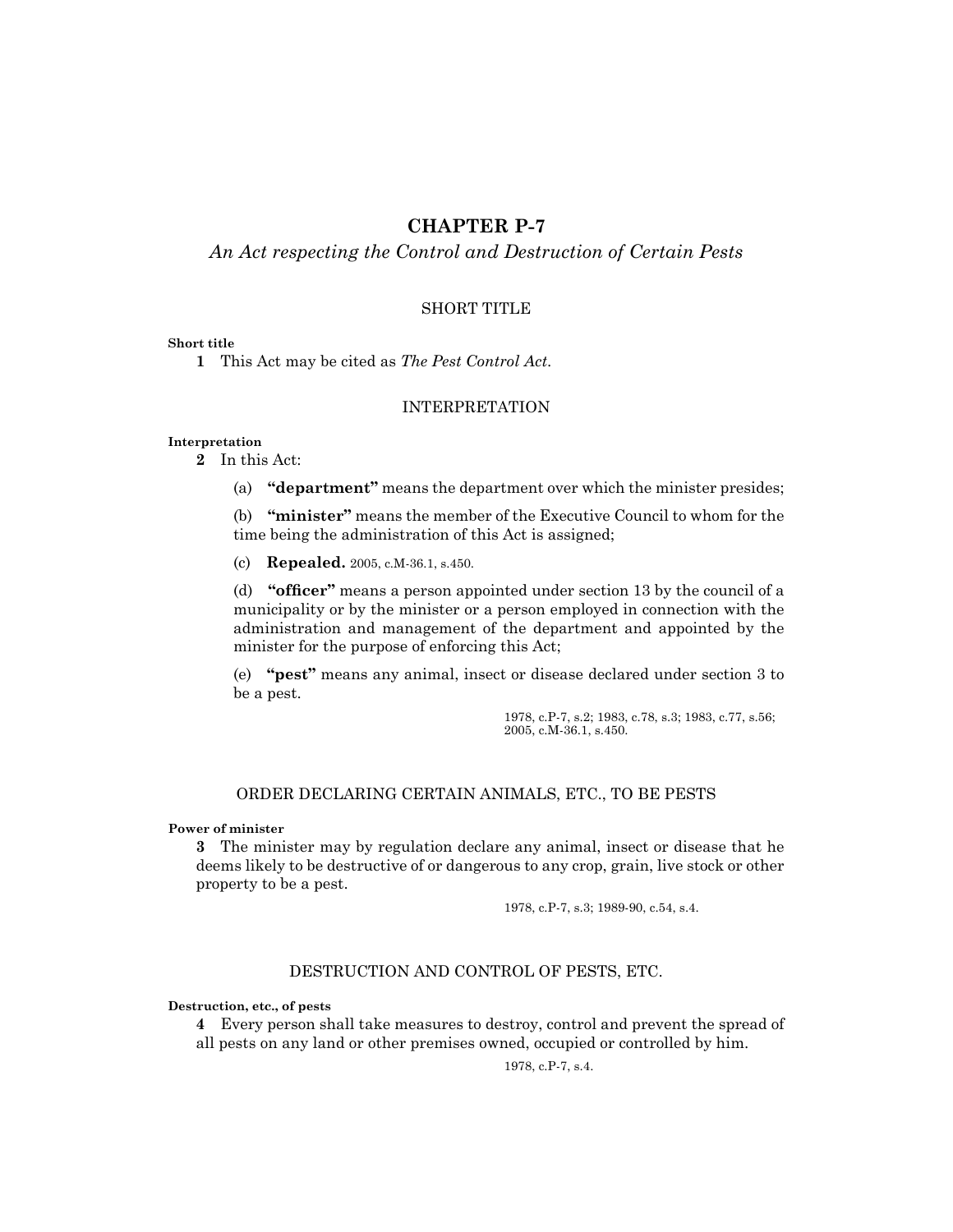#### **Destruction of crop, etc., to prevent spread of pest**

**5** Every person shall take measures to destroy any crop, vegetation, vegetable or other matter on any land or other premises owned, occupied or controlled by him that may contribute to the spread of any pest.

1978, c.P-7, s.5.

#### **Destruction of infested seeds, roots, etc.**

**6** Every person shall take measures to destroy any seeds, roots, tubers or other vegetative things that may be used for propagation and that are infested with any pest.

1978, c.P-7, s.6.

# **Destruction of pests on unoccupied Crown land**

**7** Where, in the opinion of the minister, any unoccupied Crown land in a municipality is infested with any pests he may order the destruction of the pests and the expenses incurred in the destruction shall be paid out of moneys appropriated by the Legislature for the purposes of this Act.

1978, c.P-7, s.7.

# **Agreements between municipalities**

**8**(1) Any municipality may enter into an agreement or agreements with any other municipality or municipalities for joint action in controlling or destroying pests, including the appointment of a joint committee to control, supervise and manage the program of control or destruction undertaken pursuant to the agreement, and including the purchase of equipment and hiring of operators thereof.

(2) Where an agreement is made under subsection (1) the council may appoint one or more persons to represent the municipality on the joint committee and may by bylaw authorize the expenditure of moneys required for the purpose of implementing the agreement and meeting the expenses thereby incurred.

1978, c.P-7, s.8.

#### **Power of Lieutenant Governor in Council respecting control of pests**

**9** The Lieutenant Governor in Council may, upon the report of the minister advising of the existence of a pest, or of the existence of any crop, vegetation, vegetable or other matter that may contribute to the spread of any pest, in any area defined in the report:

(a) prohibit the removal from the area or movement therein of any crop, vegetation, vegetable or other matter;

(b) prohibit the use or order the disposition or destruction of any crop, vegetation, vegetable or other matter that may contribute to the spread of any pest or order the destruction of any pest;

(c) order any measures to be taken that will contribute to the control or destruction of a pest.

1978, c.P-7, s.9.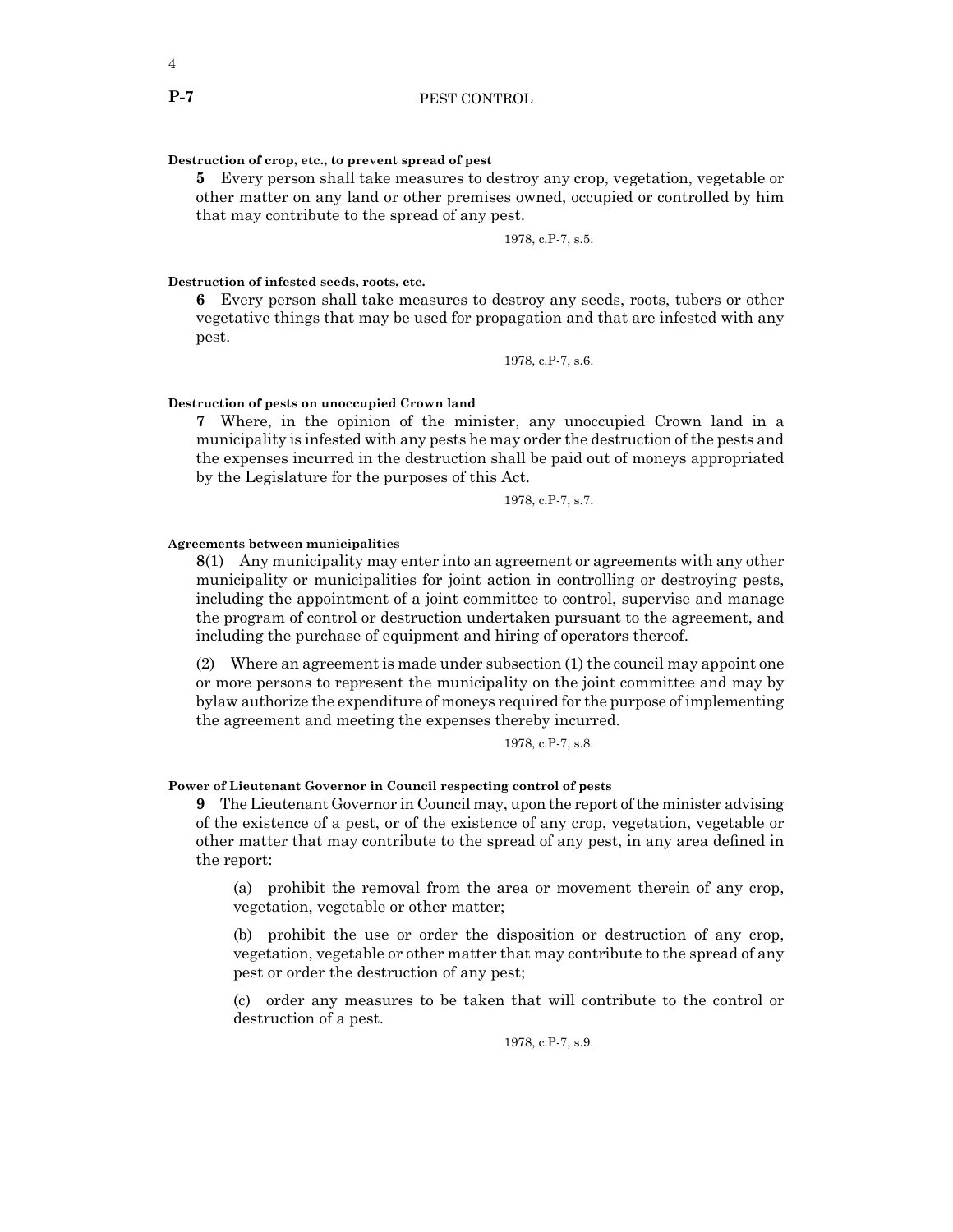#### **General tax to cover cost in certain cases**

**10** Where, in the opinion of the council of a municipality, any pest with regard to which this Act is enforced is of such a nature that the cost of combating the pest ought to be charged as a general tax upon all lands in the municipality rather than to the owner or occupier of the land especially affected by the pest, the council may provide for raising the amount of the said cost by such general tax.

> 1978, c.P-7, s.10; 1979-80, c.M-32.01, s.39; 1980- 81, c.83, s.36.

# **Power of minister to expend moneys for preventing establishment of pests**

**11** For the purpose of preventing or delaying the establishment of a pest within the province, the minister may expend such moneys as he deems necessary or advisable for conducting surveys or obtaining the material, equipment and labour required in connection therewith.

1978, c.P-7, s.11.

#### **Power of municipalities to pass bylaws respecting destruction of pests**

**12**(1) Notwithstanding any other provision of this Act, whenever a pest appears in a municipality or whenever the council of a municipality is of opinion that a pest is likely to appear in the municipality, the council may pass a bylaw providing for the purchase of materials required for the control or destruction of the pest within the municipality and for the distribution thereof upon such terms and conditions as may be deemed advisable.

(2) The council may, by the same or another bylaw:

(a) provide for or require the employment of any other means of controlling or destroying the pest within the municipality;

(b) require every person owning, occupying or controlling land or premises in the municipality to control or destroy any pests on the land and premises as well as within the area lying between the centre line of any road allowance, street or alley adjoining the land and the nearest boundary of the land.

(3) Upon the passing of any such bylaw the council shall forthwith give notice of the passing of the bylaw to the residents of the municipality in such manner as the council considers proper which, without limiting the generality of the foregoing, may be by:

(a) causing a copy of the bylaw to be posted in such number of conspicuous places in the municipality as the council may prescribe; or

(b) causing a copy of the bylaw to be published in one or more newspapers having general circulation in the municipality.

(4) Every person owning, occupying or controlling land or premises within the municipality upon which there exists the pest specified in the bylaw shall, within a period of three days after the giving of notice of the passing of the bylaw, pursuant to subsection (3), take adequate means of controlling or destroying the pest by the methods specified in the bylaw.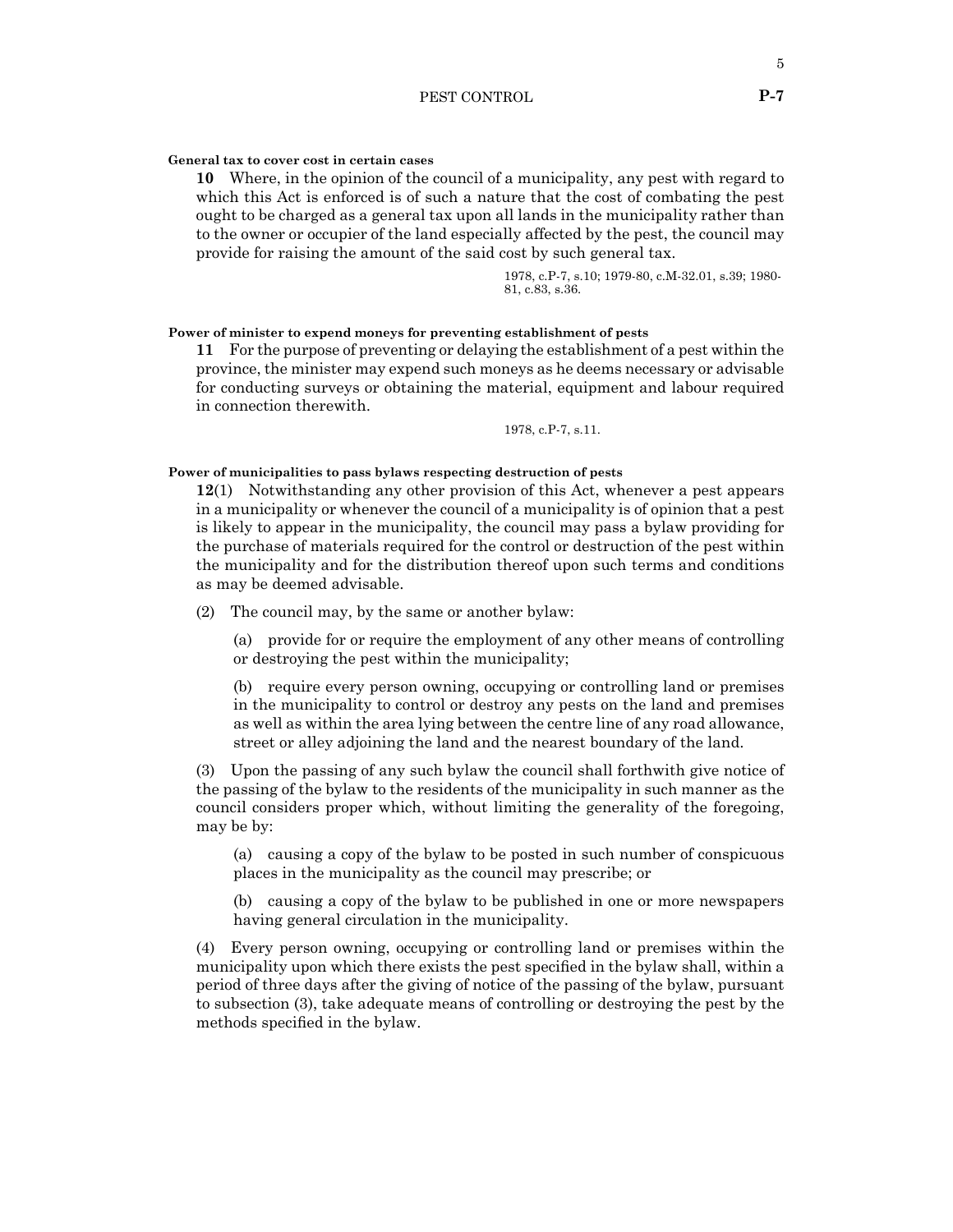(5) If a person fails to comply with subsection (4) any officer appointed under this Act may issue an order pursuant to section 19, and in the event of failure to comply with the order within the time therein specified the officer may take the steps necessary to carry out the work required by the order to be done and subsections (2) to (6) of section 21 shall apply *mutatis mutandis*.

1978, c.P-7, s.12; 1979, c.51, s.2.

## **Regulations prevail over bylaws**

**12.1**(1) In this section, **"direct conflict"**, with respect to a regulation and a provision of a bylaw:

(a) means that:

(i) compliance with one involves the non-compliance with or breach or defiance of the other; and

- (ii) the two are unable to operate concurrently; and
- (b) does not include mere duplication.

(2) A regulation made pursuant to section 32 or 32.1 and a provision of a bylaw passed pursuant to section 12 shall operate concurrently if there is no direct conflict between the regulation and the provision of the bylaw.

(3) Every person who is required to comply with a regulation made pursuant to section 32 or 32.1 and a provision of a bylaw passed pursuant to section 12 shall, in the absence of a direct conflict between the regulation and the provision of the bylaw, comply with both the regulation and the bylaw.

(4) **Repealed.** 2005, c.M-36.1, s.450.

(5) If there is a direct conflict between a regulation made pursuant to section 32 or 32.1 and a provision of a bylaw passed pursuant to section 12, the regulation shall prevail over the provision of the bylaw.

(6) Every person who is required to comply with a regulation made pursuant to section 32 or 32.1 and a provision of a bylaw passed pursuant to section 12 shall, in the case of a direct conflict between the regulation and the provision of the bylaw, comply with the regulation, notwithstanding subsections 12(4) and (5).

(7) **Repealed.** 2005, c.M-36.1, s.450.

(8) No person is liable to prosecution or other penalty for non-compliance with a provision of a bylaw where that provision is in direct conflict with a regulation complied with by that person pursuant to subsection (6).

1992, c.32, s.3; 2005, c.M-36.1, s.450.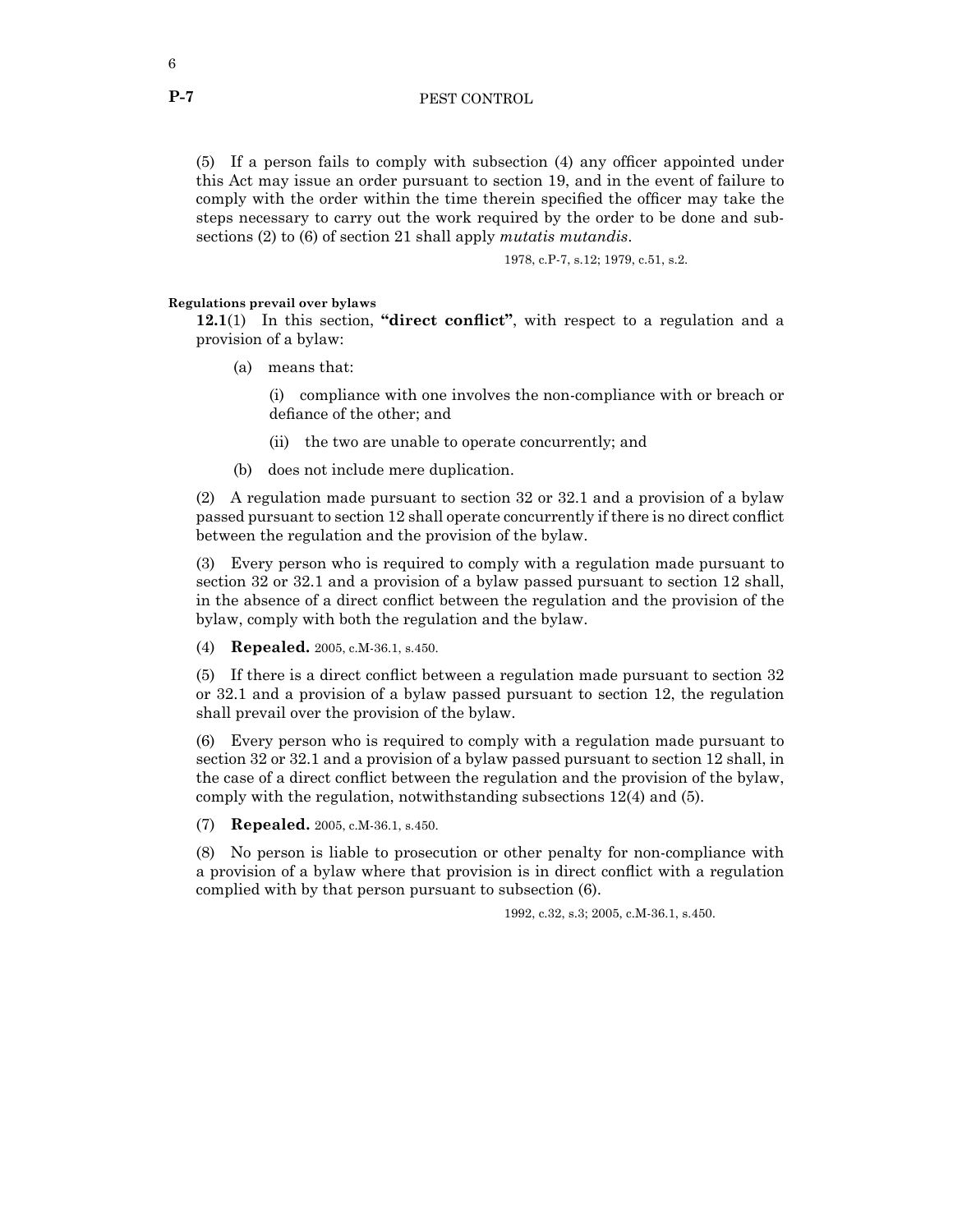#### **Filing of bylaws required**

**12.2**(1) Within 30 days after the enactment of a bylaw made by a municipality pursuant to section 12, the municipality shall file a copy of the bylaw with the minister.

(2) The minister may, within 30 days of receipt of a bylaw pursuant to subsection (1), disallow the bylaw or any provision of the bylaw.

(3) A bylaw or a provision of a bylaw that is disallowed by the minister pursuant to subsection (2) is void.

1992, c.32, s.3; 2005, c.M-36.1, s.450.

## OFFICERS

#### **Appointment, term of office and remuneration**

**13**(1) The council of a municipality may appoint any officers required to enforce this Act within the municipality. If no appointment has been made, the council shall make an appointment at its next meeting following the receipt of a petition signed by at least twenty-five ratepayers of the municipality requesting that such appointment be made.

(2) If the council of a municipality has not appointed an officer, the minister may, after giving notice requiring such appointment to the council through its clerk or secretary treasurer and on failure of the council for fifteen days to comply with the notice, appoint one or more officers to enforce this Act within the municipality and may determine the duration of the appointment or appointments and the remuneration of the officer or officers to be paid out of the funds of the municipality.

(3) If the council fails to pay such remuneration, the Minister of Finance, on the recommendation of the minister, may do so, and sums so paid shall be deducted from any sums payable at any time thereafter to the municipality.

(4) Officers appointed under subsection (1) shall be paid such remuneration as the council may decide and shall hold office until the first meeting of the council in the year following the year in which the appointment is made unless the appointment is terminated at an earlier date by notice in writing.

1978, c.P-7, s.13.

#### **Notification to minister of appointment**

**14** The clerk or secretary treasurer of the municipality shall notify the minister forthwith of any appointment made by the municipality, giving the post office address of the appointee, the location of his residence and the territory assigned to him.

1978, c.P-7, s.14.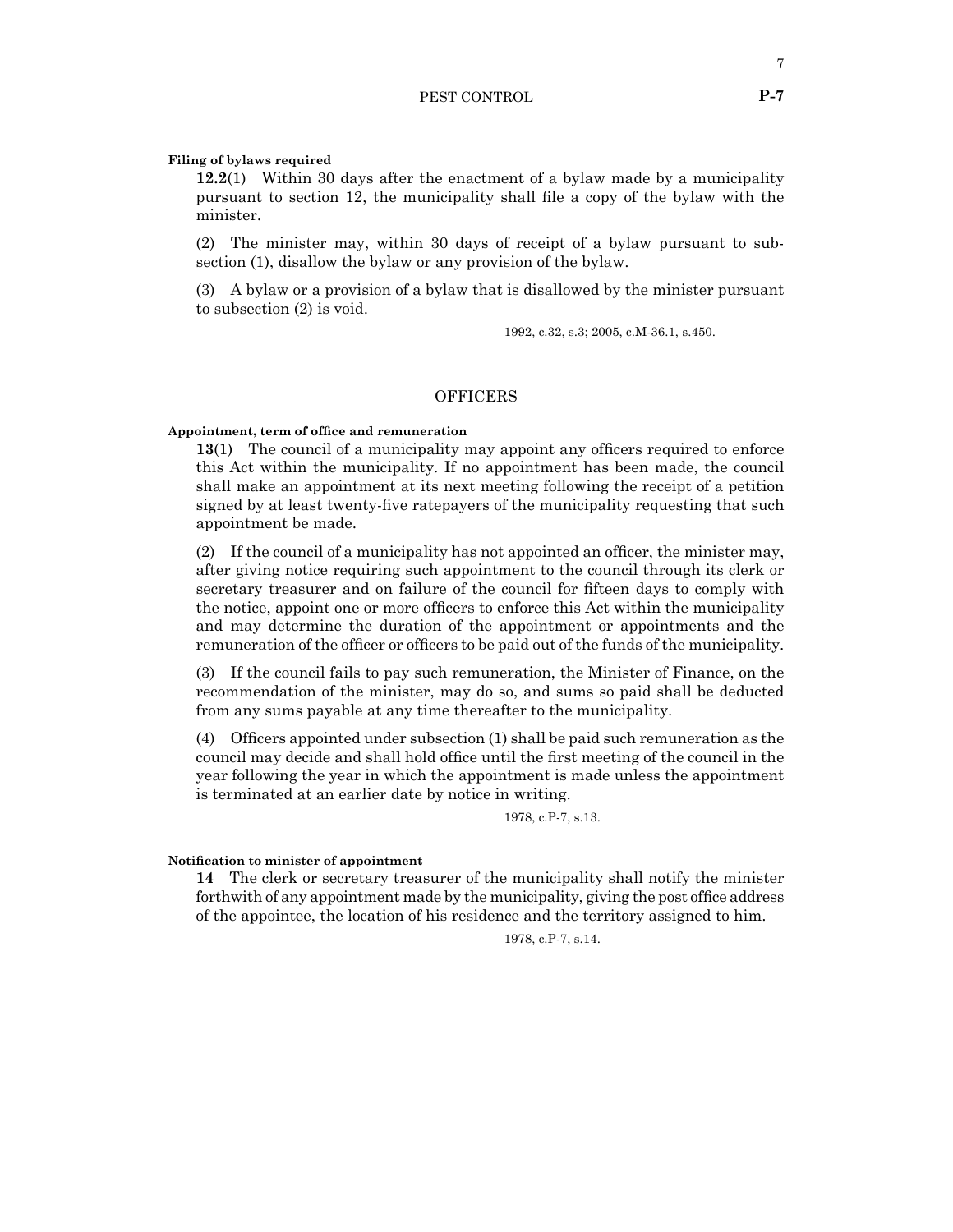#### **Jurisdiction of rural officers**

**15**(1) If a municipality other than a rural municipality has not appointed an officer, an officer designated by the rural municipality surrounding that municipality may exercise in that municipality all the powers conferred on officers by this Act.

2005, c.M-36.1, s.450.

# **Notification of appointment**

**15.1** If the notification of the appointment of an officer in a municipality other than a rural municipality is not received by the minister within 14 days after the appointment, the municipality is deemed not to have appointed an officer

2005, c.M-36.1, s.450.

# **Liability of municipality**

**16** Every municipality shall be responsible for the acts and negligence of its officers in the performance of their duties, whether appointed by the council or by the minister.

1978, c.P-7, s.16.

# POWERS AND DUTIES OF OFFICERS

#### **Entry on land, etc.**

**17**(1) An officer may enter upon any land and into any premises, other than a dwelling-house, for the purpose of performing his duties and exercising the powers conferred on officers by this Act, and he shall be afforded a reasonable opportunity for a thorough inspection.

(2) Without restricting the generality of subsection (1), an officer may enter upon any land and into any premises, other than a dwelling-house, where he believes there exist any pests and take specimens of any pests that he finds and of any vegetable matter infested or suspected of being infested with any pests.

1978, c.P-7, s.17.

#### **Enforcement of Act**

**18** It shall be the duty of an officer to enforce this Act and to investigate and deal with complaints made to the council of the municipality or to him respecting pests.

1978, c.P-7, s.18.

#### **Order for destruction of pests, etc.**

**19**(1) Subject to subsections (3) and (4), an officer may issue an order to any person:

(a) requiring him to destroy, control and prevent the spread of pests on any land or other premises owned, occupied or controlled by him;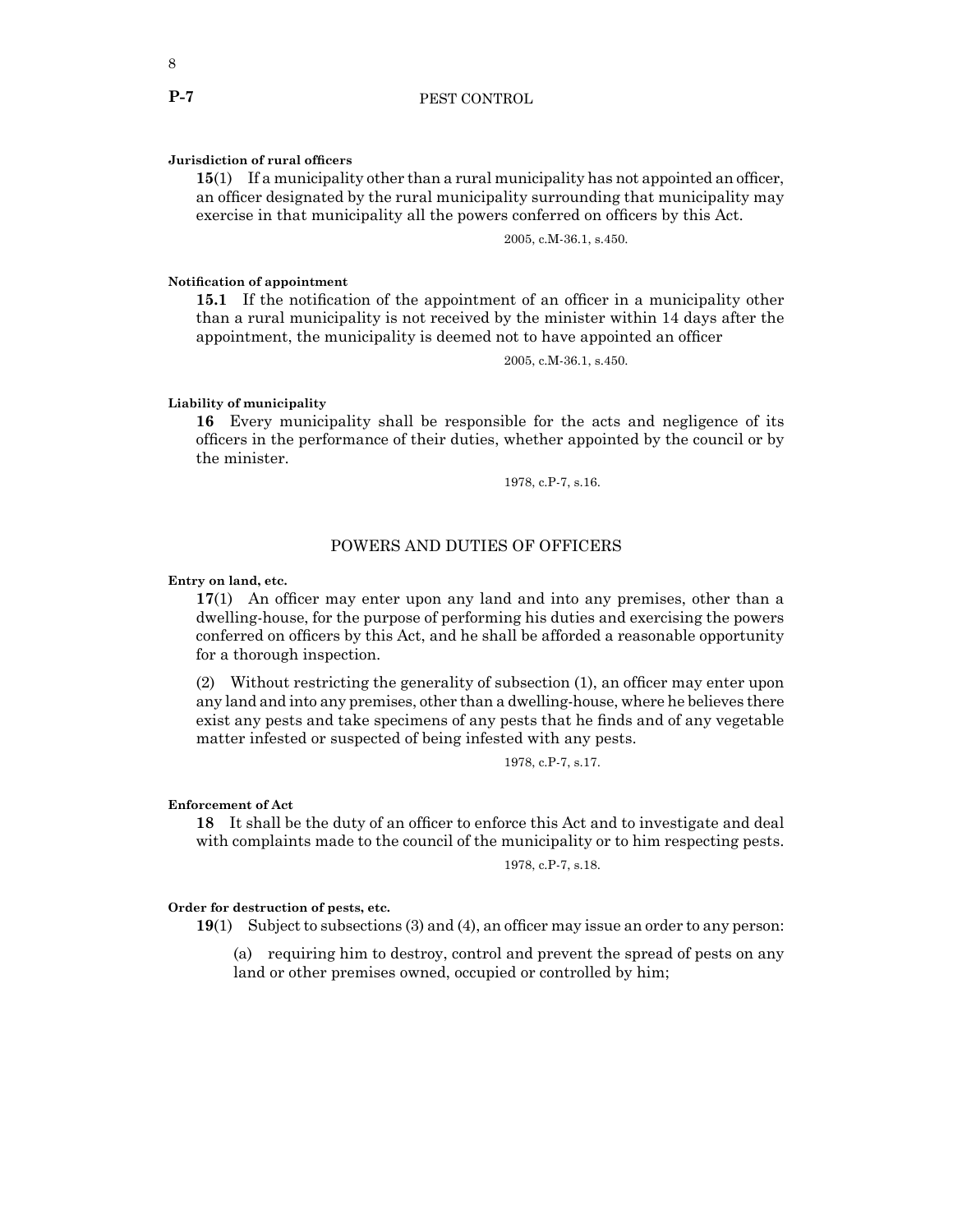# PEST CONTROL **P-7**

(b) requiring him to destroy any crop, vegetation, vegetable or other matter on any land or other premises owned, occupied or controlled by him that may contribute to the spread of any pest;

(c) requiring him to destroy any seeds, roots, tubers or other vegetative things that may be used for propagation and are infested with a pest.

(2) Every order issued under subsection (1) shall:

(a) describe the land or premises with respect to which the order is issued;

(b) describe the pest or the crop, vegetation, vegetable or other matter, or the seeds, roots, tubers or other vegetative things, with respect to which the order is issued;

(c) describe the methods that may be followed and the materials, if any, that may be used in complying with the order; and

(d) specify the time within which the order shall be complied with.

(3) No order requiring the destruction of a crop in a rural municipality or a municipal district shall be issued unless the consent of the reeve and the councillor for the division in which the crop is situated, or of the council, has first been obtained.

(4) Where an officer is of the opinion that an order ought to be issued under subsection (1) to a person residing in the municipality in which the work, if ordered, would be required to be done he shall, instead of immediately issuing an order, confer with that person regarding the methods of destruction or control to be applied with a view to the most satisfactory treatment from the standpoint of that person as well as the community, and the officer and that person may enter into a written agreement setting forth fully any arrangements made. If an agreement cannot be reached, or if the officer after two visits on different days fails to find that person at his usual place of residence, the officer may, subject to subsection (3), issue an order under subsection (1) and the order shall, notwithstanding section 20, be deemed properly served if left with some person of the full age of twenty-one years at the home of the person to whom the order is issued or if sent by registered mail to his last known address, and five days from the date of service or mailing shall be allowed in which to commence the work.

(5) An order or agreement may require or provide for the destruction or control of pests in the year following the year in which the order or agreement is issued or entered into.

1978, c.P-7, s 19; 2014, c.19, s.46.

## **Service of order**

**20**(1) If the person to whom an order is issued resides in the municipality in which the work is to be done the order shall be served personally by the officer and five days from the date of service shall be allowed in which to commence the work.

(2) If such person resides outside the municipality in which the work is to be done but within the province the order shall be served personally by the officer or sent by registered mail to that person's last known address by the clerk or secretary treasurer of the municipality and five days from the date of service or mailing shall be allowed in which to commence the work.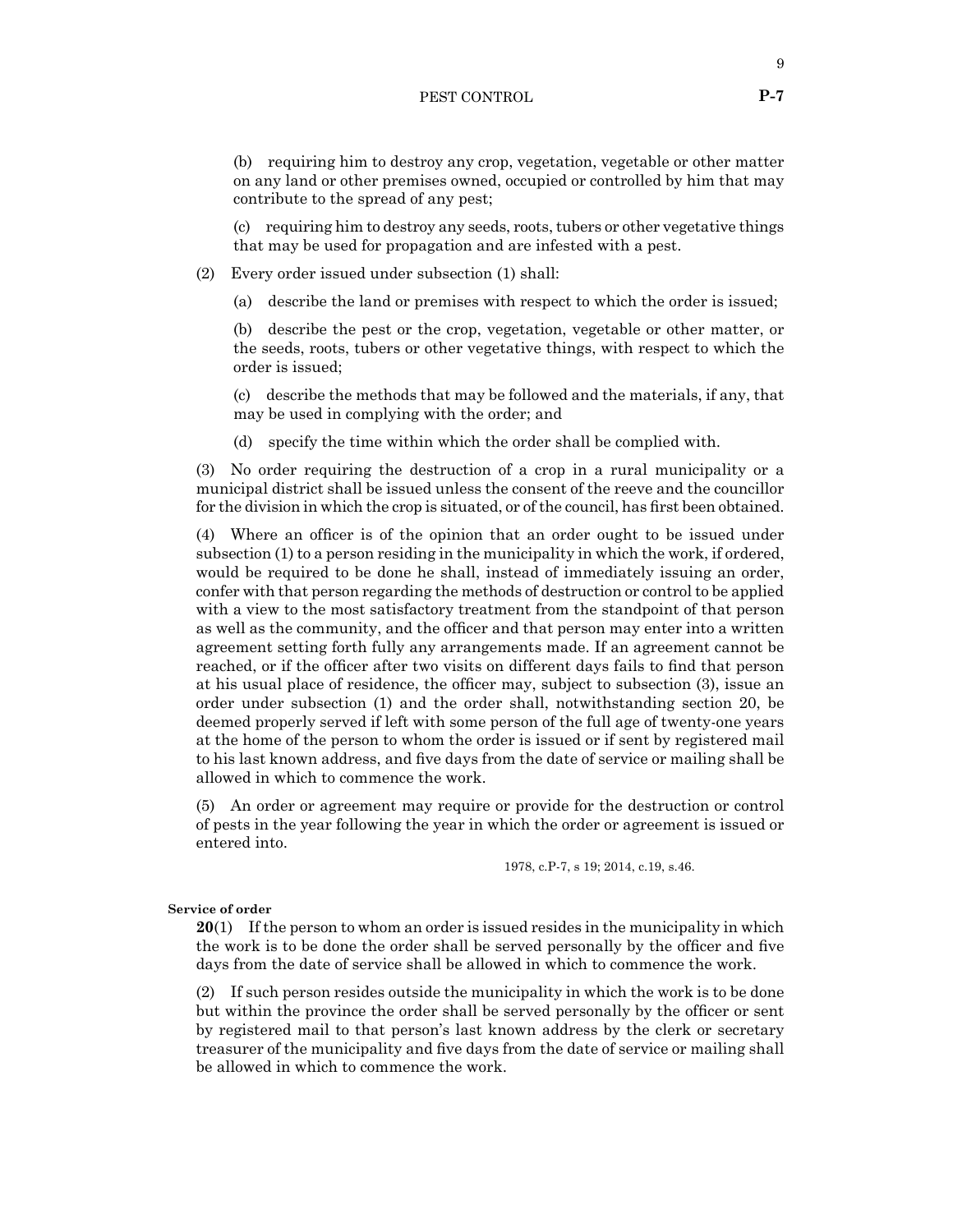(3) If such person resides outside Saskatchewan the order shall be sent by registered mail to his last known address by the clerk or secretary treasurer of the municipality and ten days from the date of mailing shall be allowed in which to commence the work.

1978, c.P-7, s.20.

**Carrying out of work and recovery of expenses where person ordered makes default**

**21**(1) Where a person to whom an order has been issued or with whom an agreement has been entered into:

(a) fails to commence the work ordered to be done, within the time allowed; or

(b) fails to complete the work ordered to be done, within the time specified in the order for compliance with the order; or

(c) fails to carry out the work provided for by the agreement to the satisfaction of the officer;

the officer may take the steps necessary to carry out the work required by the order to be done or provided for by the agreement.

(2) The officer shall, within thirty days after incurring any expenses in carrying out any work under subsection (1), forward to the clerk or secretary treasurer of the municipality in which the work has been done a certified statement of the expenses together with a description of the land or premises in respect of which the expenses have been incurred.

(3) Such expenses shall be paid by the municipality and may be recovered from the owner of the land or premises described in the statement in the same manner as rates and taxes.

(4) The clerk or secretary treasurer of the municipality shall forthwith send by mail to such owner a notice setting forth the amount of the expenses and a description of the land or premises and stating that the amount is chargeable against the land or premises.

(5) If such amount is not paid on or before the thirty-first day of December in the year in which the expenses were incurred it shall forthwith be added to and form part of the taxes upon the parcel of land or the premises on which the work was done.

(6) If such amount is more than \$100 the owner, and any mortgagee, of the land or premises shall, upon application, be entitled to receive an itemized statement of the work done and a statement, signed by the reeve, overseer or mayor, to the effect that he has personally inspected the land or premises after completion of the work and has found that the work was done satisfactorily and that the amount charged for the work is fair and just.

1978, c.P-7, s.21; 1983, c.78, s.4.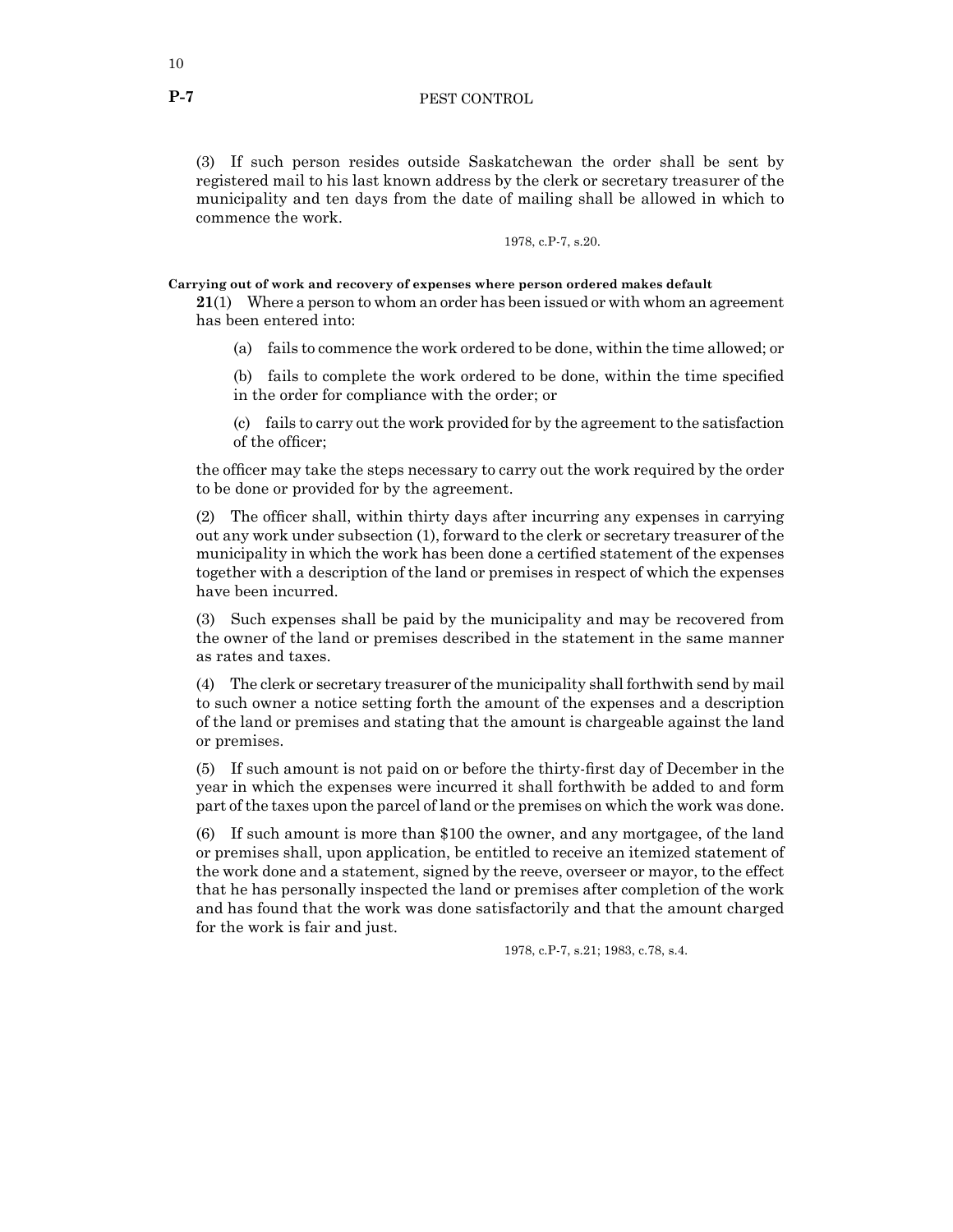**Certificate by clerk or secretary treasurer is evidence of expenditure**

**22** A certificate purporting to be signed by the clerk or secretary treasurer of the municipality to the effect that the amount specified therein has been expended under section 21 in respect of the land or premises described in the certificate shall be *prima facie* evidence that the amount has been so expended.

1978, c.P-7, s.22.

**23** to **29 Repealed.** 1979-80, c.M-32.01, s.39.

# MISCELLANEOUS

**Purchase and distribution of insecticides, etc., by department**

**30**(1) The department may purchase sufficient quanitites of insecticides, fungicides, poisons and other ingredients necessary for the preparation of bait, spray or dust and may maintain reserves of such supplies at such point or points as may be determined.

(2) The materials so purchased and held in reserve shall be available to all municipalities according to the respective distribution policies established by the minister.

(3) No person shall obtain insecticides, fungicides, poisons or other ingredients from the department otherwise than through the municipality in which the land or premises on which they are to be used are situated, or through any other agent that the minister may prescribe, and on any terms or conditions that the minister may prescribe.

> 1978, c.P-7, s.30; 1979-80, c.M-32.01, s.39; 1983, c.78, s.5.

#### **Right of action in certain cases barred**

**31** Except in case of negligence, no action for damages lies against the Minister of Agriculture or any person authorized or approved by him or by a municipality in respect of the setting out, distribution or use of any insecticide, fungicide or poison, or in respect of anything done by him, in accordance with this Act or the regulations or an order or agreement made under this Act or the regulations.

1978, c.P-7, s.31; 1979-80, c.M-32.01, s.39.

#### **Regulations**

**32**(1) For the purposes of carrying out the provisions of this Act according to their true intent and supplying any deficiency therein, the Lieutenant Governor in Council may make regulations:

(a) prescribing any matter or thing required or authorized by this Act to be prescribed in the regulations;

(b) prescribing forms for the purposes of this Act or the regulations;

(c) respecting the prevention of the appearance, occurrence or spread of any pest;

(d) respecting the destruction or control of any pest;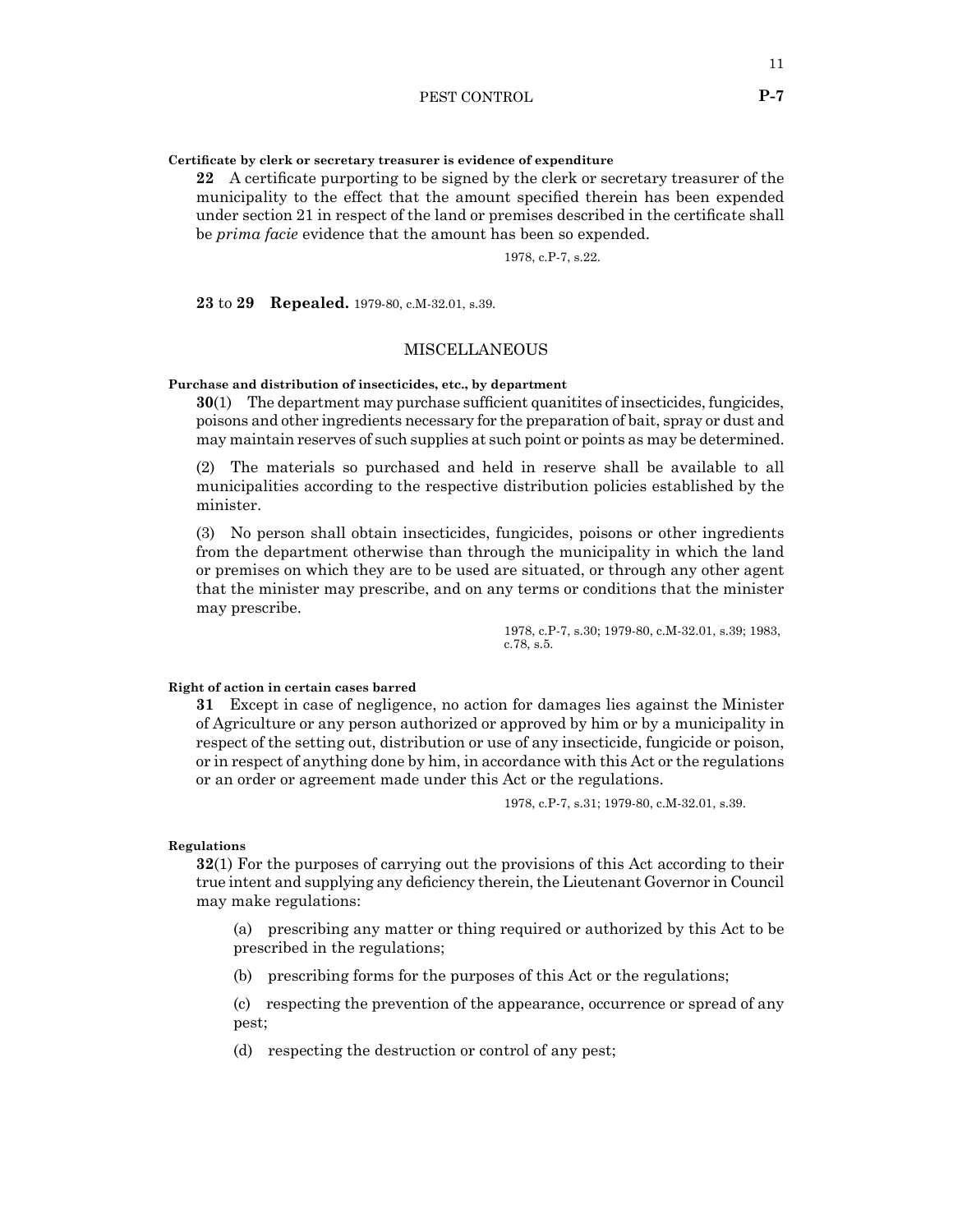# P-7 PEST CONTROL

(e) with respect to any activity regulated pursuant to this Act or the regulations:

(i) requiring a licence, permit, approval or authorization for engaging in the activity;

(ii) governing the issuance of licences, permits, approvals and authorizations;

(iii) prescribing the terms and conditions attached to licences, permits, approvals and authorizations or providing for the prescribing of terms and conditions by the minister or an officer;

(iv) governing the amendment, suspension, cancellation and renewal of licences, permits, approvals and authorizations;

(f) requiring and respecting the keeping of books and records by any person with respect to pest control measures or factors that relate to or may affect the control of a pest;

(g) for the purposes of monitoring or controlling any pest, requiring the registration of any person with a person or body prescribed in the regulations;

(h) prohibiting the participation in or carrying on of prescribed activities by any person who is not registered as required by any regulation made pursuant to clause (g);

(i) prescribing and governing fees to be paid with respect to any matter regulated or any service provided pursuant to this Act or the regulations;

(j) respecting any other matter or thing that the Lieutenant Governor in Council considers necessary to carry out the intent of this Act.

(2) Any regulation that may be made pursuant to subsection (1) may be made with respect to any category of person or portions of Saskatchewan.

1992, c.32, s.4.

**Exemption regulations**

**32.1** The Lieutenant Governor in Council may make regulations:

(a) exempting from the application of all or any portion of this Act or the regulations with respect to any pest:

(i) any person or category of persons;

(ii) all or any portion of Saskatchewan; or

(iii) any category of portions of Saskatchewan;

(b) prescribing conditions with respect to any exemption pursuant to clause (a).

1992, c.32, s.4.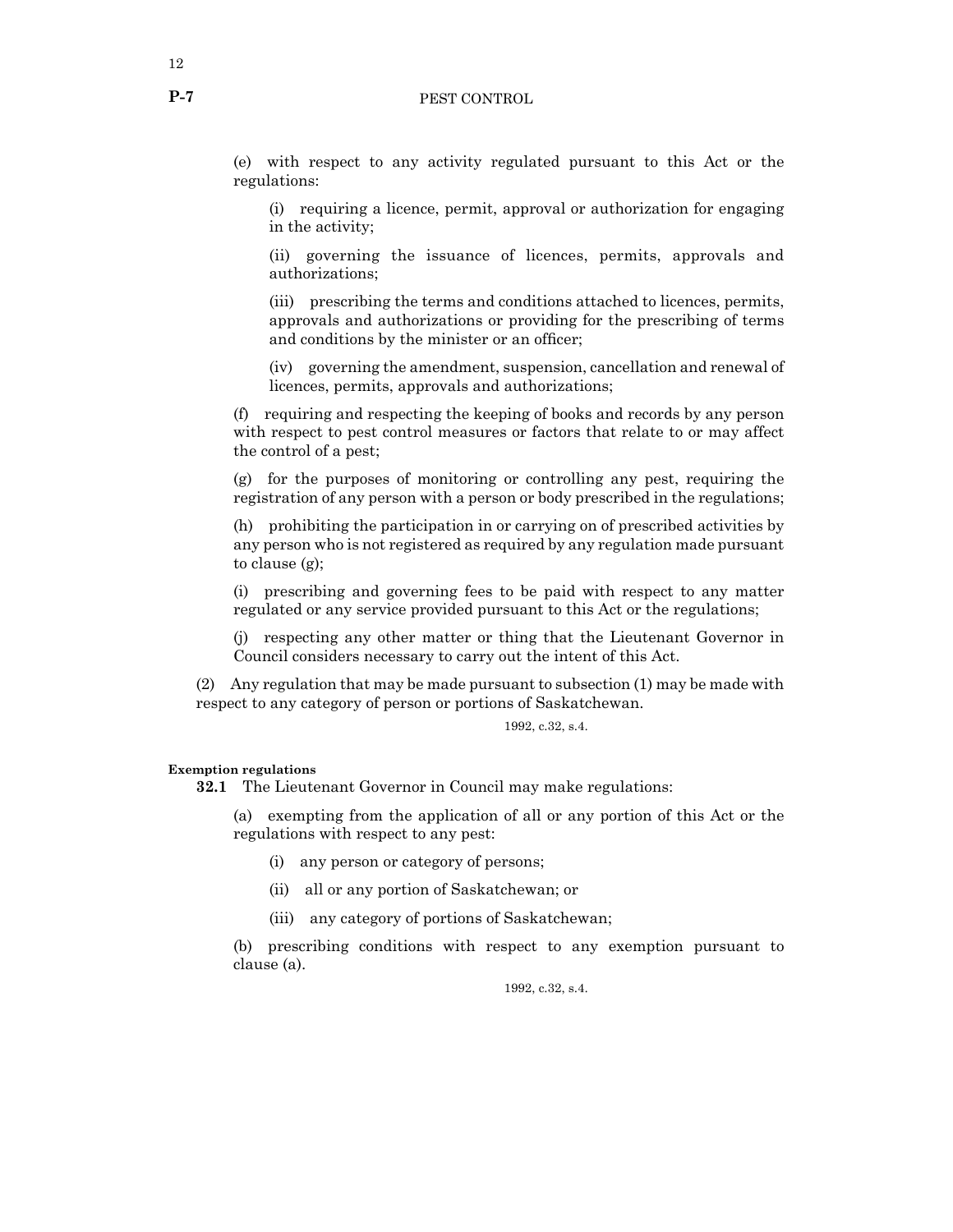#### **Offences and penalties**

**33**(1) Every person who:

- (a) obstructs or hinders an officer in the performance of his duties; or
- (b) fails to comply with any of the provisions of this Act or the regulations; or

(c) violates or fails to comply with, or fails to carry out the directions contained in, an order issued under this Act; or

(d) fails to carry out the provisions of an agreement made under subsection (4) of section 19;

is guilty of an offence and liable on summary conviction to a fine of not less than \$50 nor more than \$500.

(2) Where a person is found guilty of an offence under this Act or the regulations, any court in which proceedings in respect of the offence are taken may, in addition to any fine that it may impose on the person, order him to comply with the provisions of this Act or the regulations for the contravention of which he has been convicted.

(3) Every fine imposed under subsection (1) for an offence within a municipality is payable to the municipality whose council takes the necessary steps to institute proceedings in respect of the offence.

1978, c.P-7, s.33; 1983, c.78, s.6.